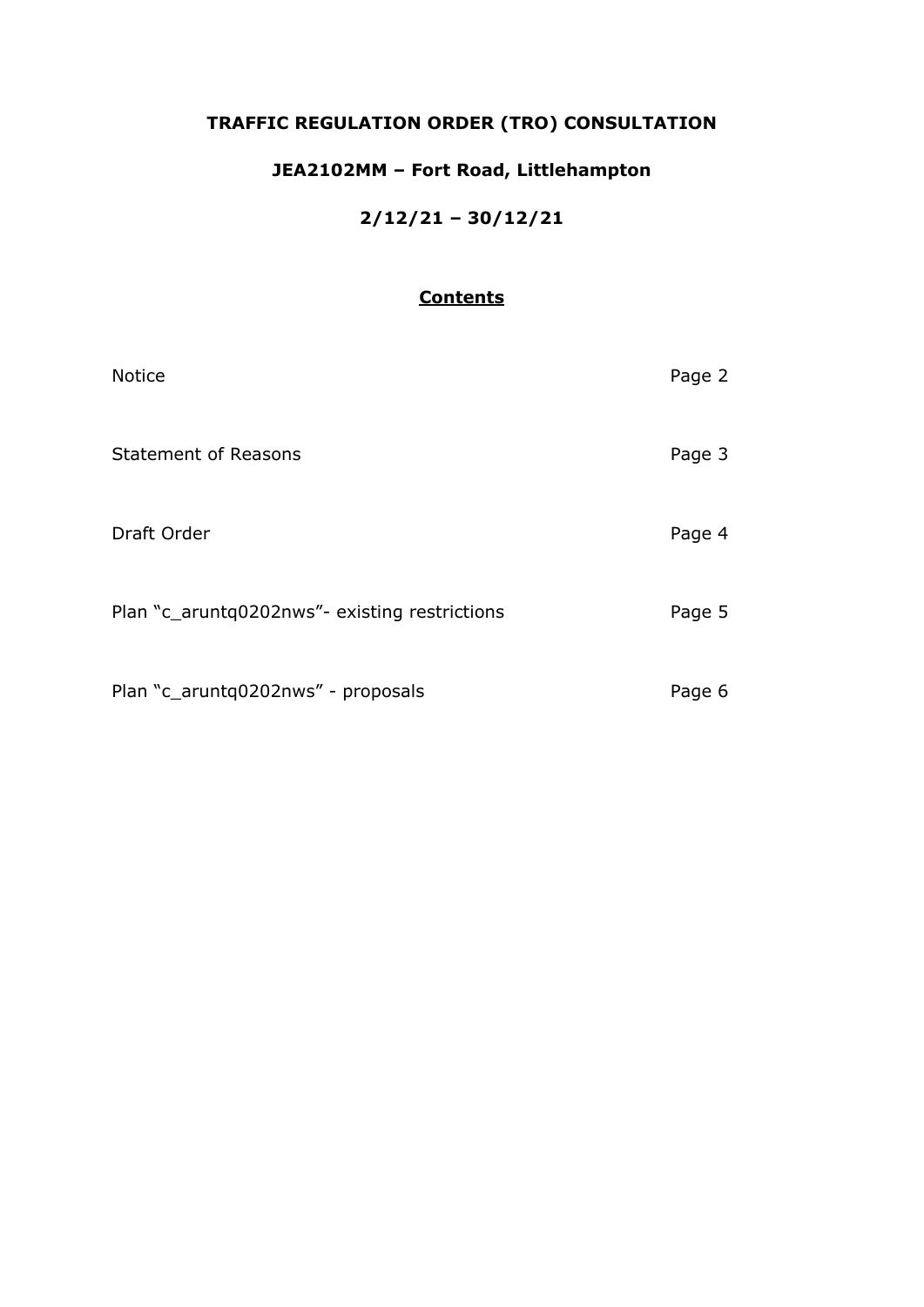#### **West Sussex County Council ((Arun District) (Parking Places & Traffic Regulation) (Consolidation) Order 2010) (Littlehampton: Fort Road Amendment) Order 2022**

NOTICE is hereby given that West Sussex County Council proposes to make a permanent Traffic regulation Order under the provisions of the Road Traffic Regulation Act 1984, the effect of which will be to prohibit waiting at any time (introduce double yellow lines) on the southern side of Fort Road in Littlehampton, from its junction with Fort Road East, south-westwards for a distance of 72 metres.

Full details of the proposals in this notice can be viewed on the Traffic Regulation Order page of the West Sussex County Council [website](https://www.westsussex.gov.uk/roads-and-travel/traffic-regulation-orders/). The website includes a response form for any comments or objections.

Due to current social distancing requirements, paper copies of documents will not be available to view in council offices or libraries. People without access to a computer who wish to view details of the scheme should telephone the West Sussex County Council Contact Centre on 01243 642105 to receive the documents by post.

Any comments or objections about the proposal must be received before 30 December 2021. These may be submitted via the response form on the website mentioned above, by e-mail to tro.consultation@westsussex.gov.uk or in writing to TRO Team, West Sussex County Council, The Grange, Tower Street, Chichester, PO19 1RH. For legal reasons, only correspondence including a full name and address will be considered. Please quote reference JEA2102-MM in all correspondence.

Dated this 2nd day of December 2021. Director of Law & Assurance, County Hall, Chichester.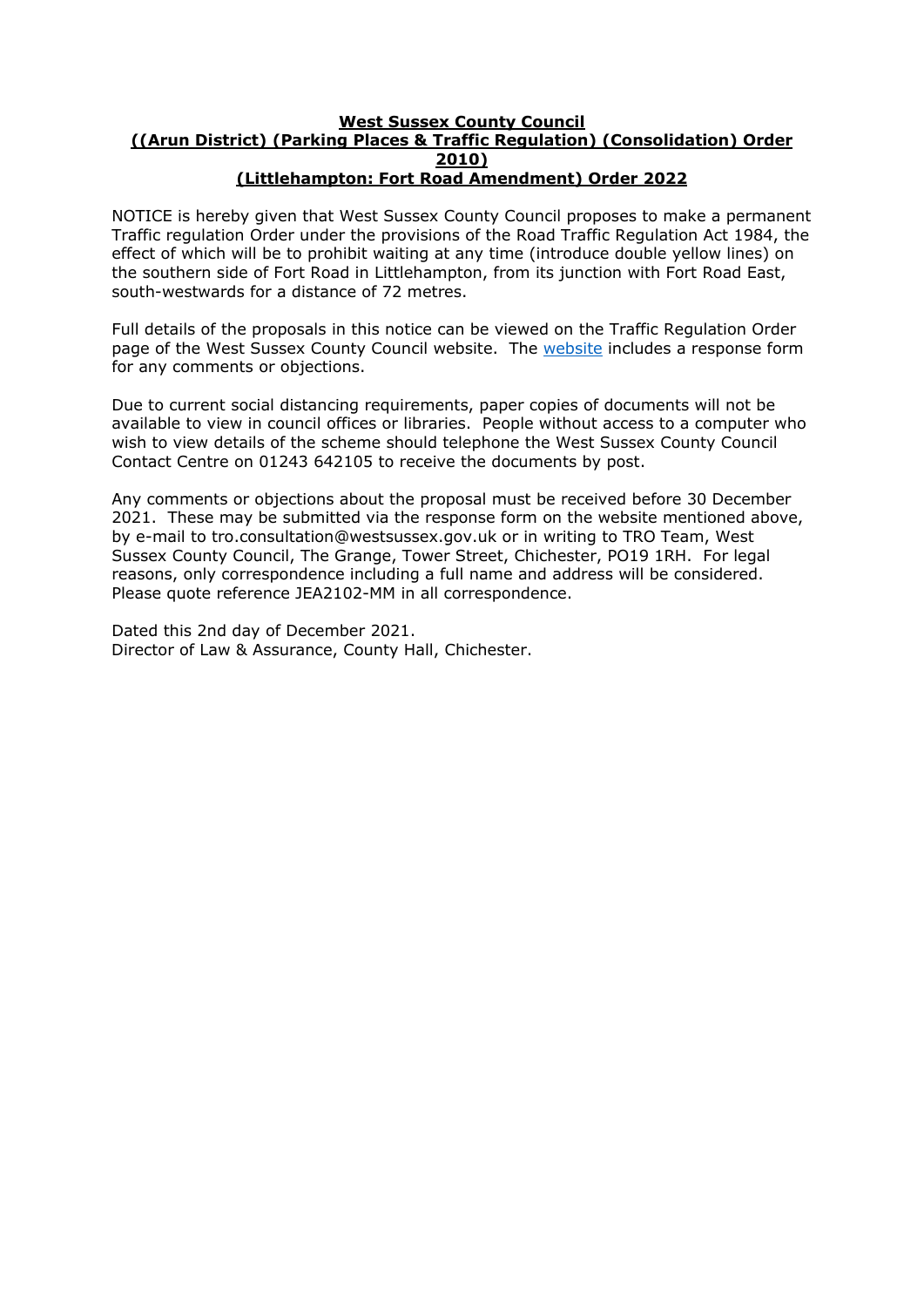#### **West Sussex County Council ((Arun District) (Parking Places & Traffic Regulation) (Consolidation) Order 2010) (Littlehampton: Fort Road Amendment) Order 2022**

#### **Statement of Reasons for Proposing to Make the Order**

West Sussex County Council proposes to make a permanent Traffic Regulation Order that will prohibit waiting at any time (introduce double yellow lines) on the southern side of Fort Road in Littlehampton, from its junction with Fort Road East, south-westwards for a distance of 72 metres.

Local businesses have raised concerns that parked vehicles on Fort Road obstruct access by lorries making deliveries to their premises. In addition, the business operating from premises on the south side of Fort Road has raised concerns that parking on Fort Road severely restricts visibility for vehicles exiting their car park, causing safety issues.

An application for new restrictions was made to the Joint Eastern Arun County Local Committee and was chosen for progression.

The new order is therefore proposed to facilitate the passage of traffic and to avoid danger to persons or other traffic using the affected length of road.

The attached drawing, numbered TQ0202NWS shows the length of road affected by the proposed order.

Director of Law & Assurance 5 November 2021 JEA2102-MM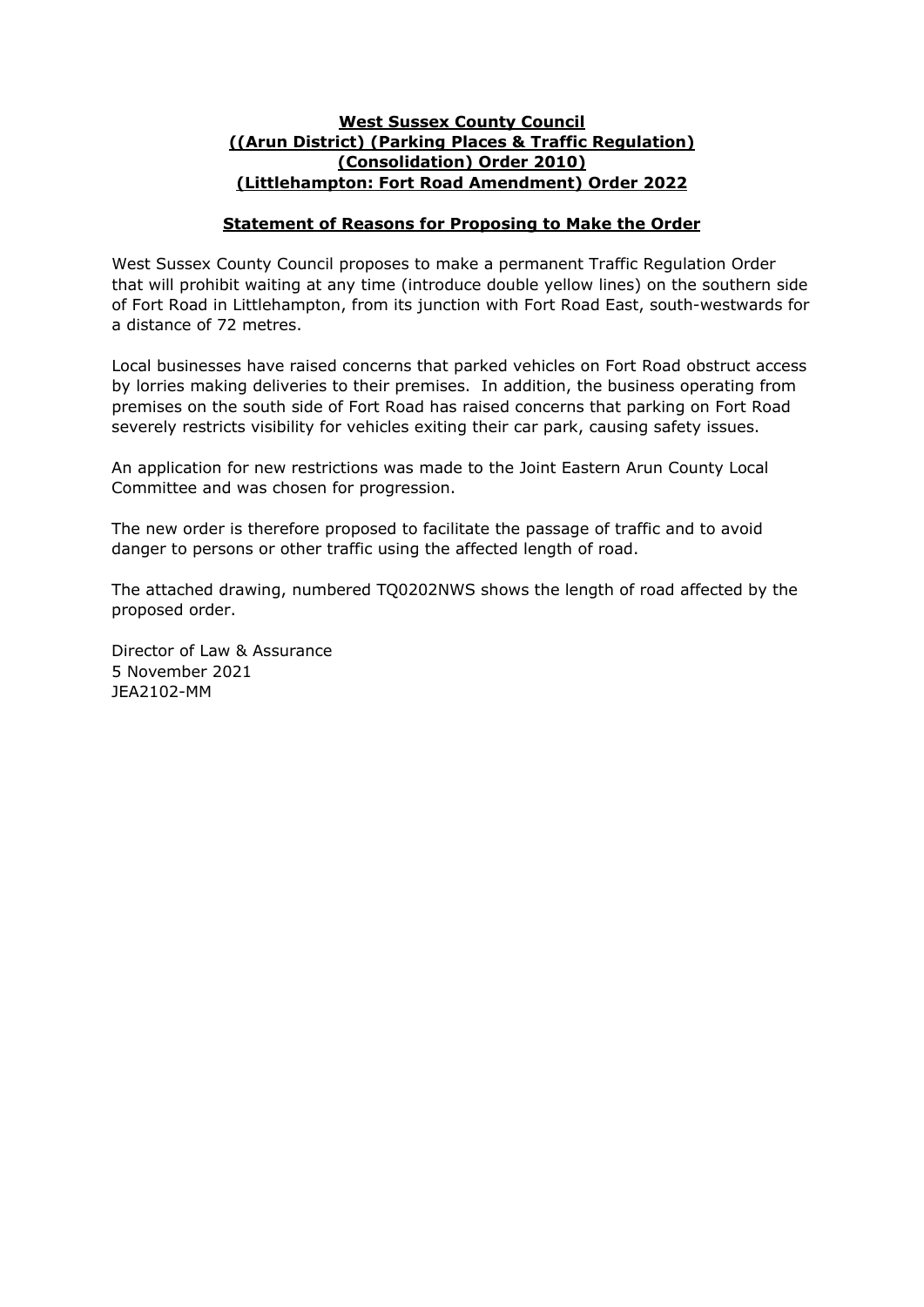#### **WEST SUSSEX COUNTY COUNCIL ((ARUN DISTRICT) (PARKING PLACES & TRAFFIC REGULATION) (CONSOLIDATION) ORDER 2010) (LITTLEHAMPTON: FORT ROAD AMENDMENT) ORDER 2022**

West Sussex County Council in exercise of their powers under Sections 1 (a) 2 (1) and (2), 4 (2), 45. 46. 49 and 53 and Part IV of Schedule 9 of the Road Traffic Regulation Act 1984 ("the Act") as amended and of all other enabling powers and after consultation with the Chief Officer of Police in accordance with Part III of Schedule 9 to the Act hereby make the following Order:-

- 1. The Order shall come into operation on the \*\*\*\*\* day of \*\*\*\*\* 2022 and may be cited as "West Sussex County Council) ((Arun District) (Parking Places & Traffic Regulation) (Consolidation) Order 2010) (Littlehampton: Fort Road Amendment) Order 2022".
- 2. The "West Sussex County Council ((Arun District) (Parking Places & Traffic Regulation) (Consolidation) Order 2010" is hereby amended by the replacement of the plan specified in the First Schedule to this Order, with the plan specified in the Second Schedule, attached hereto.

#### **FIRST SCHEDULE Plan to be Replaced**

TQ0202NWS (Issue Number 2)

#### **SECOND SCHEDULE Replacement Plans**

TQ0202NWS (Issue Number 3)

| THE Common Seal of THE<br>WEST SUSSEX COUNTY COUNCIL<br>Was hereto affixed the |      |  |
|--------------------------------------------------------------------------------|------|--|
| day of                                                                         | 2022 |  |
| Authorised Signatory<br>JEA2102-MM                                             |      |  |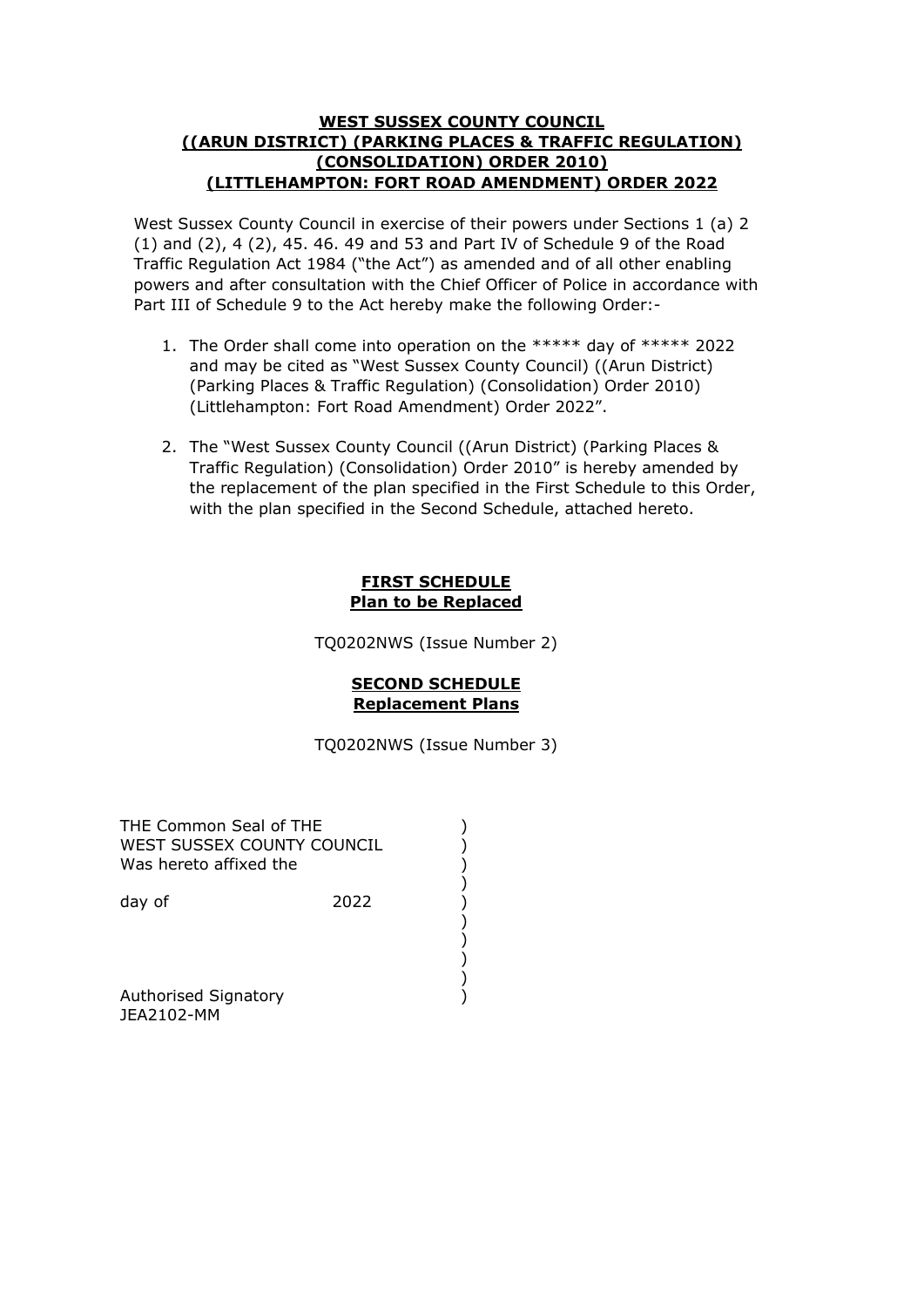

# PAGE 1 OF 2: EXISTING RESTRICTIONS ONLY